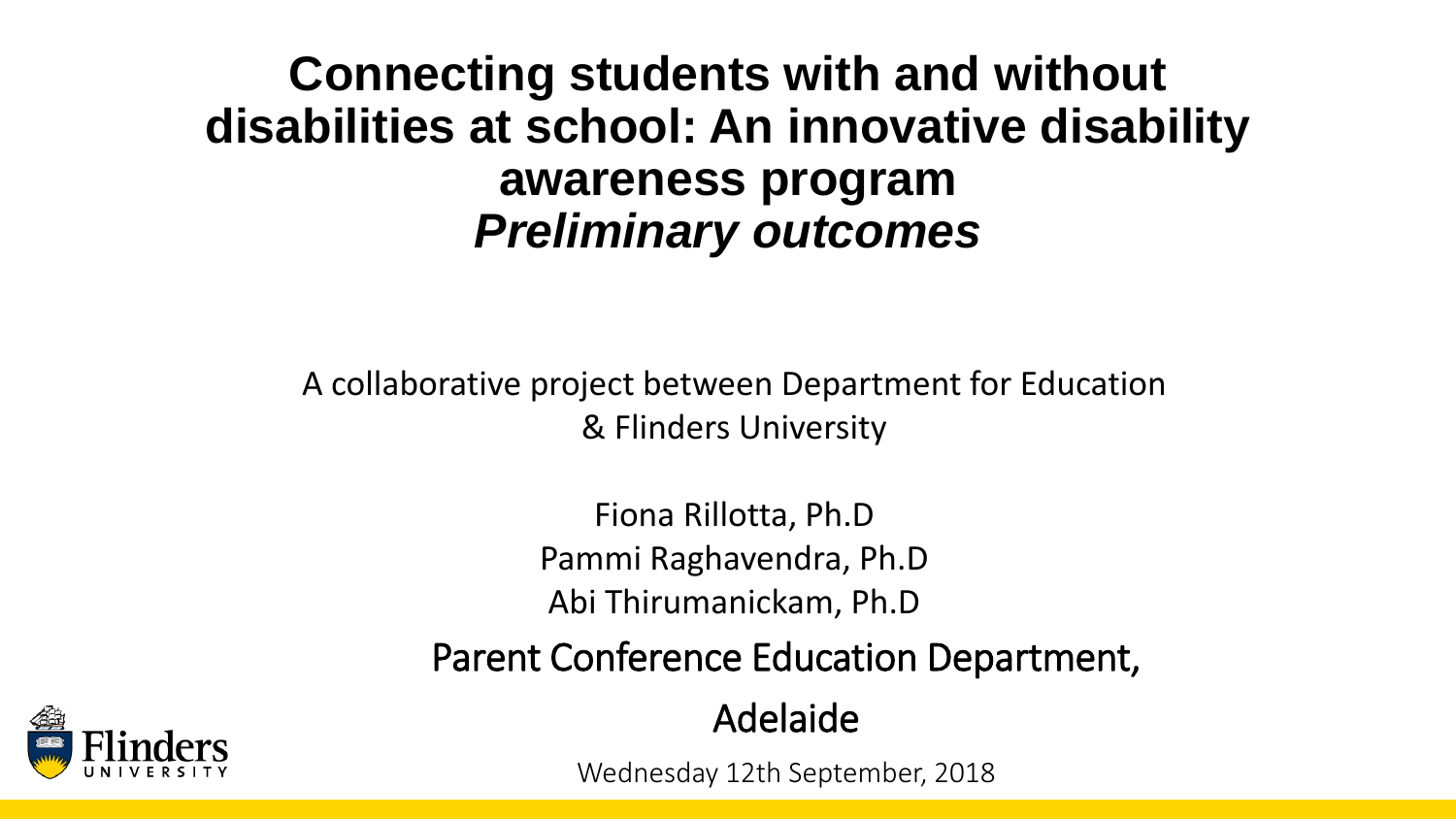# **Background**

- Importance of social inclusion for students with and without disabilities
- Well designed Disability Awareness programs can improve:
	- Understanding/knowledge of disability
	- Attitudes towards people with disability
	- Acceptance of peers with disability

(Lindsay & Edwards, 2013)

- Co-located schools with in SA
	- Does physically co-located schools provide more opportunities of social inclusion between students with and without disabilities?

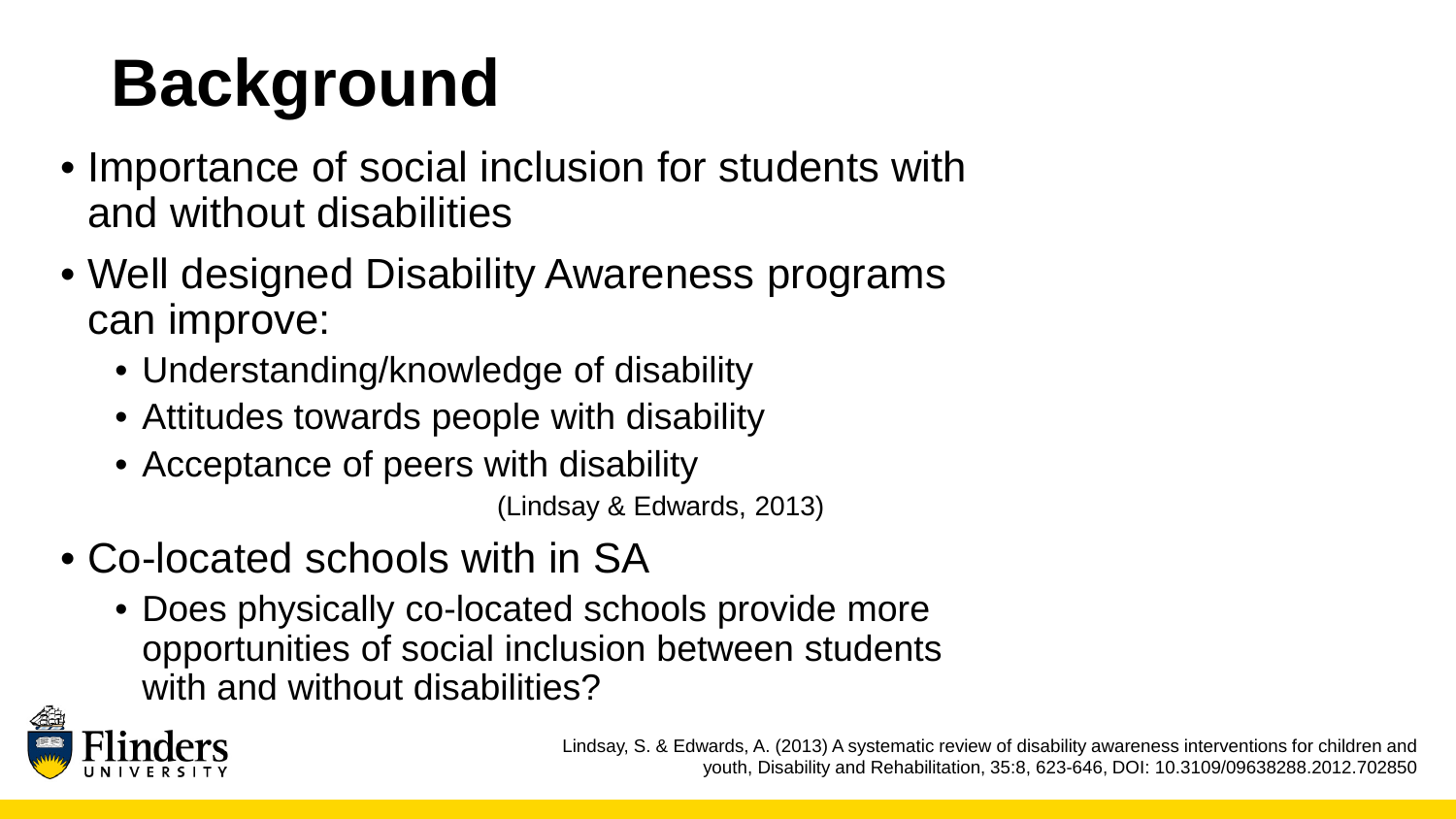### **Aim of the project**

To investigate the effects of disability awareness training, inclusive physical activity and social media use on social inclusion and networks between students with and without disability.

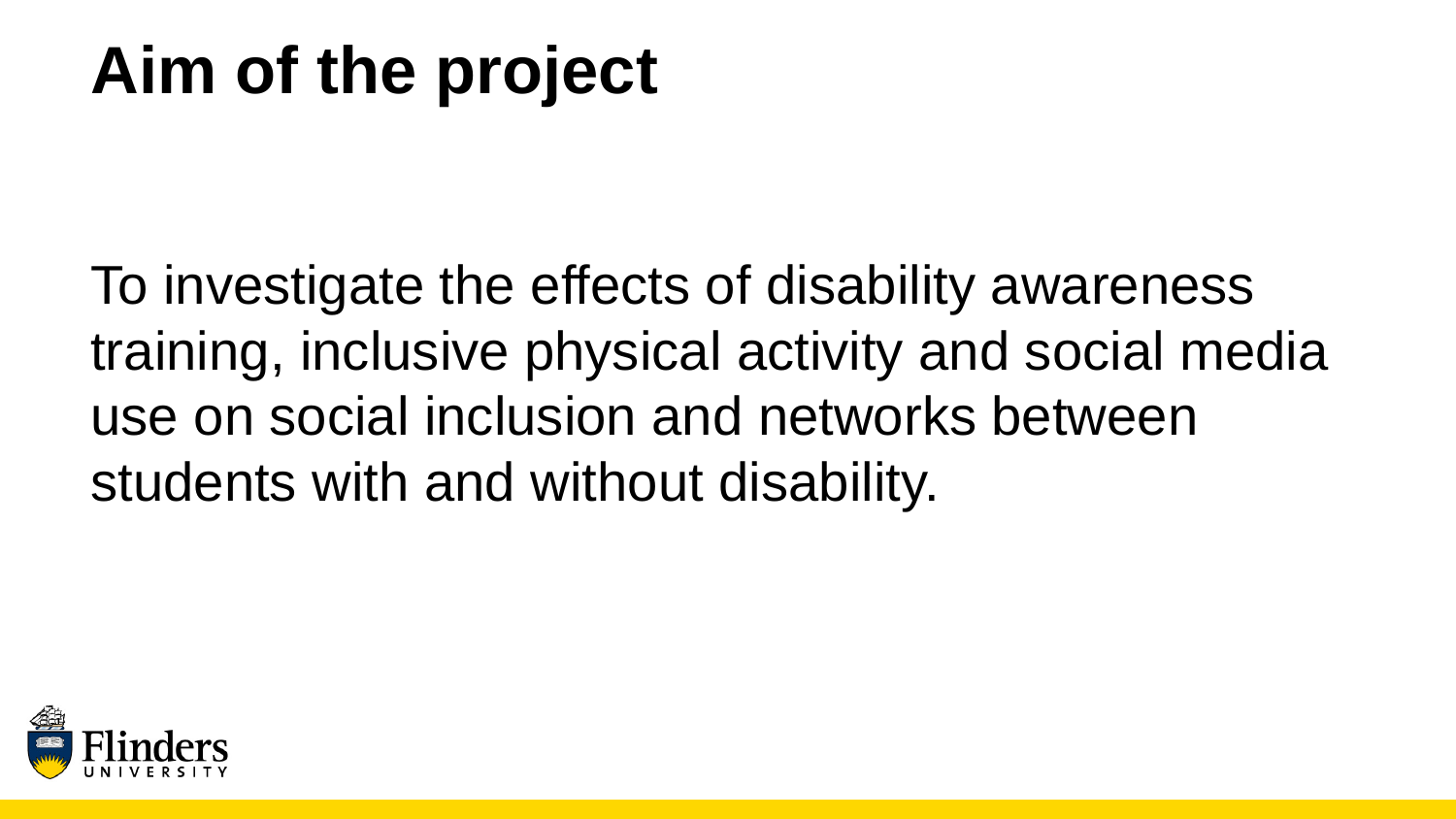#### **Research Questions**

• What effect does disability awareness and inclusive physical activity have on attitudes and interactions of students without disabilities towards students with disabilities?

• Does social media use training improve the social media use skills of students with disabilities?

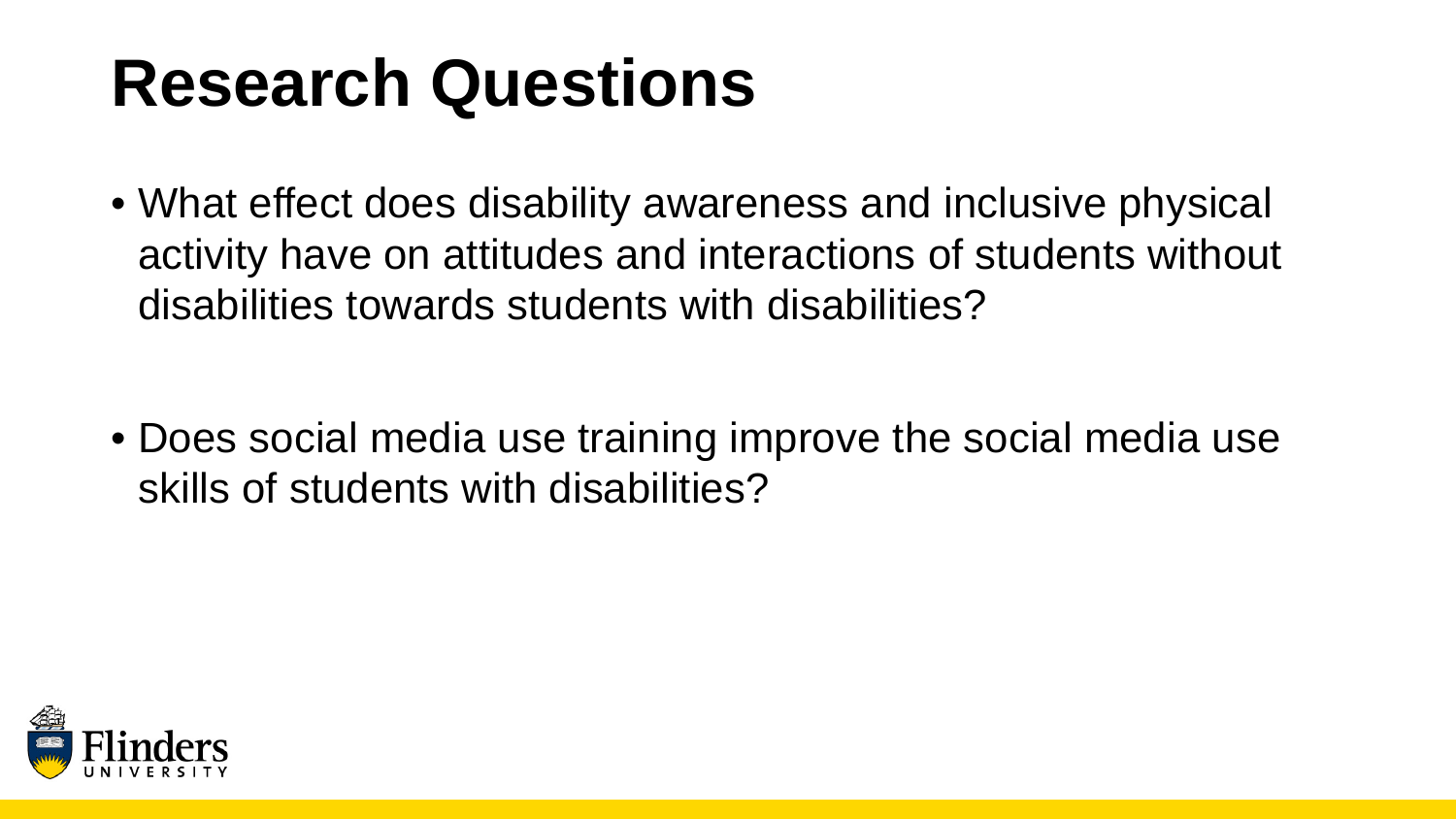# **How are we doing this project?**

Co-located mainstream and special school in Adelaide (R-12); Action Research

- Students with disabilities:
	- Parents consented
	- 6 students with varying disabilities
	- Aged between 11-17 years;
	- 4 males; 2 females
	- Can use speech for communication
- Students without disabilities:
	- Parents consented
	- Year 7 students; 9 students
	- Aged between 12-14;
	- 6 males; 3 females

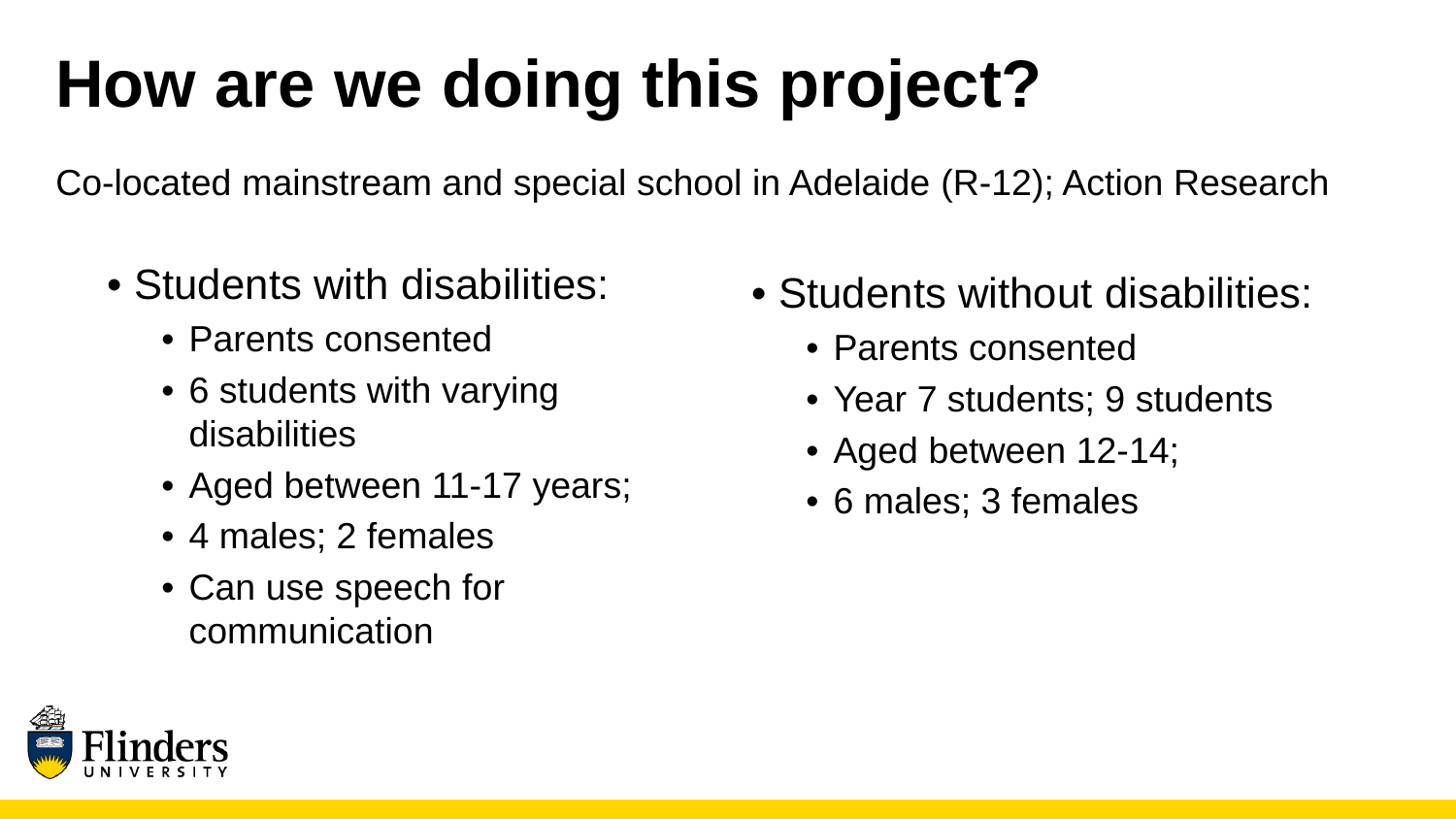#### **Data collection**

- Data collected at key times throughout the project includes:
	- social media goals attained by students with disabilities
	- attitudes of students without disabilities before and after the disability awareness and inclusive physical activity



•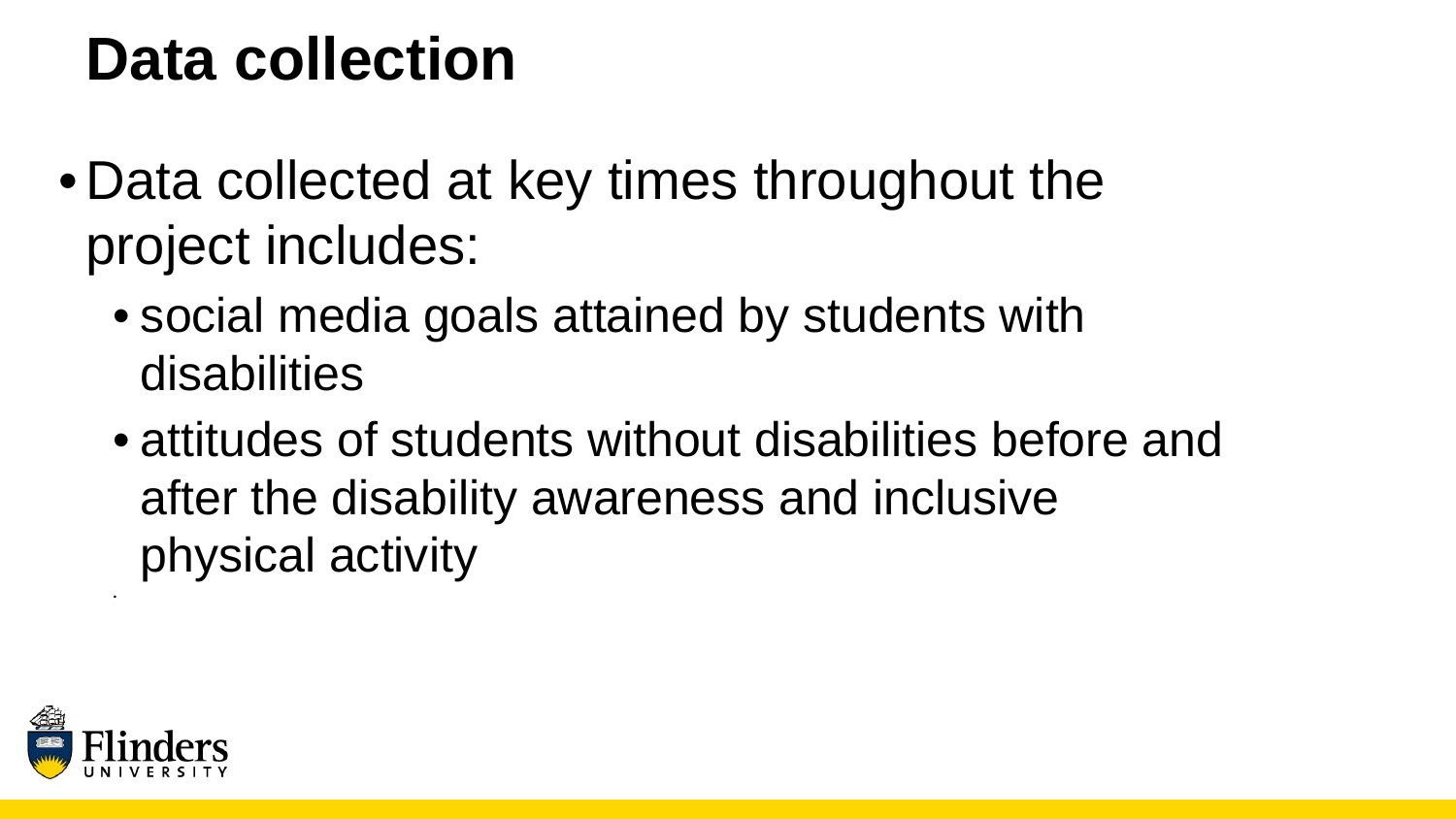# **Examples of social media goals**

Over 2 school terms, the participant will learn to……



….to video chat to family members using FaceTime

….be able to read emails/messages using screen reading feature



….be able to send messages and stickers via Monster Messenger to family members (mum, cousin)

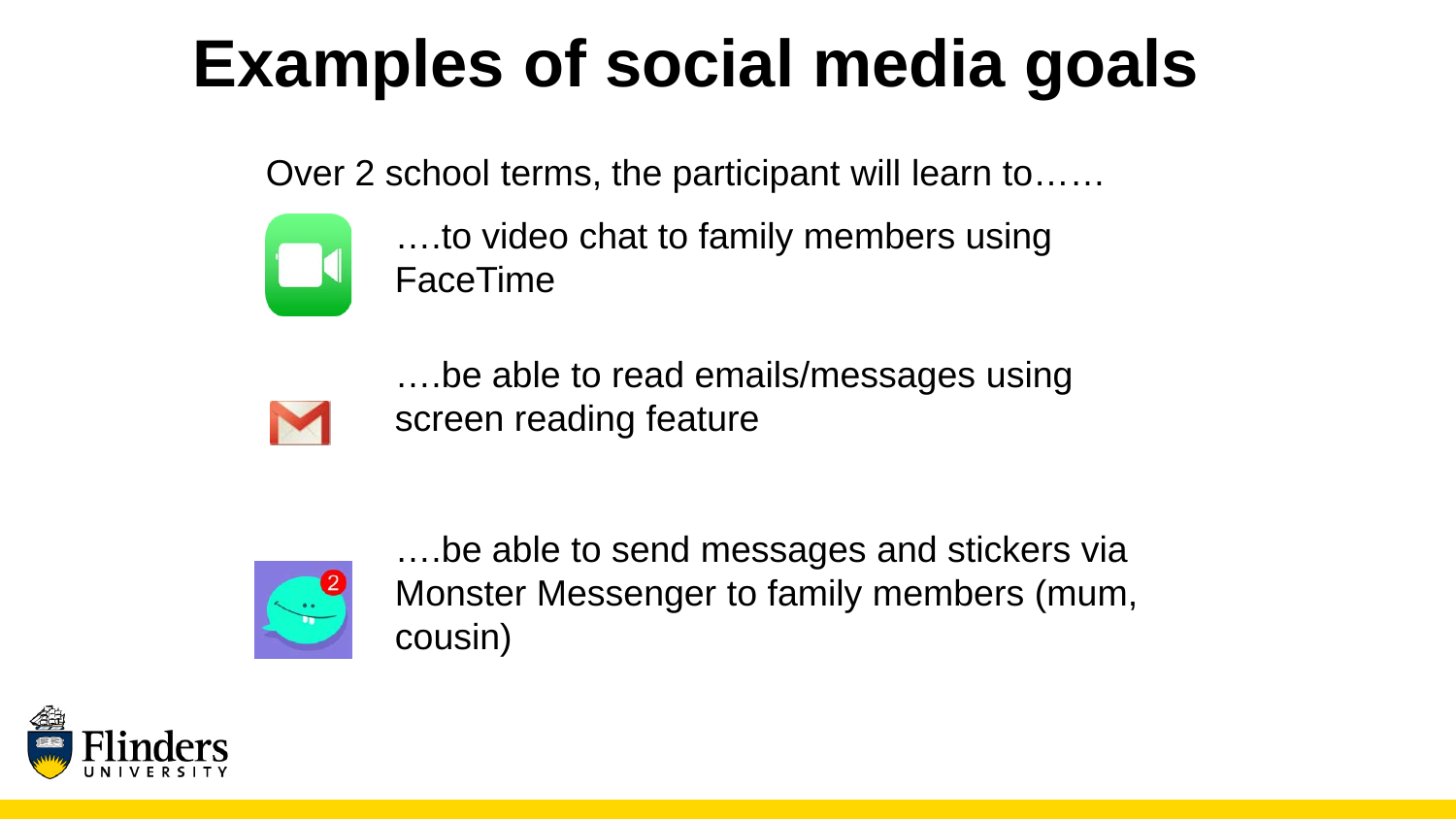# **Social Media Use training**

- RA is providing training at school
- iPad or tablet devices
- Cyber safety training
- One-on-one training- task analysis





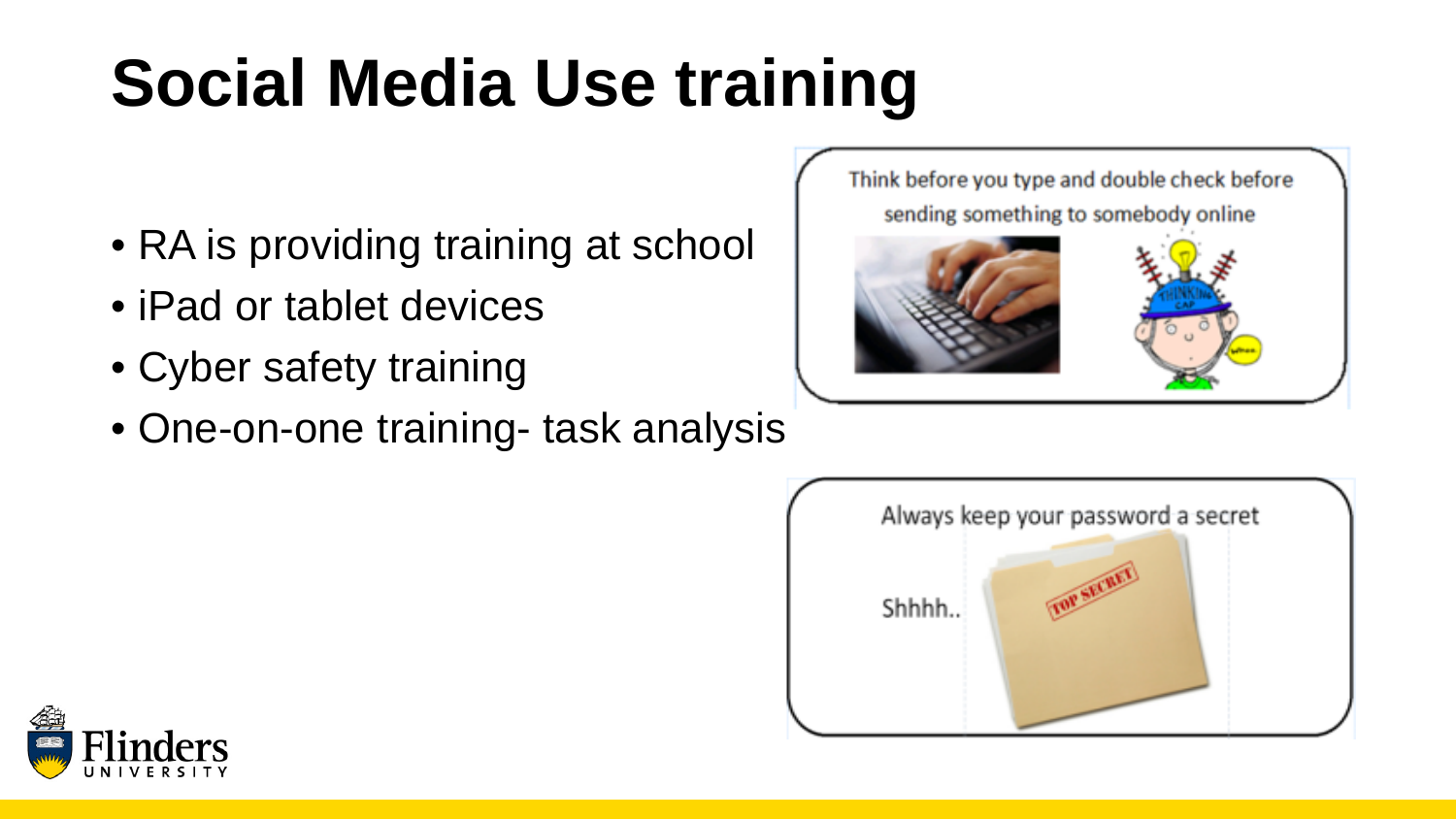## **Social media skills**

- Excited and enthusiastic to learn Monster Messenger, email
- Technical knowledge and skills easily learnt
- Need support with conversational skills e.g. how to respond to message from mum or sibling?

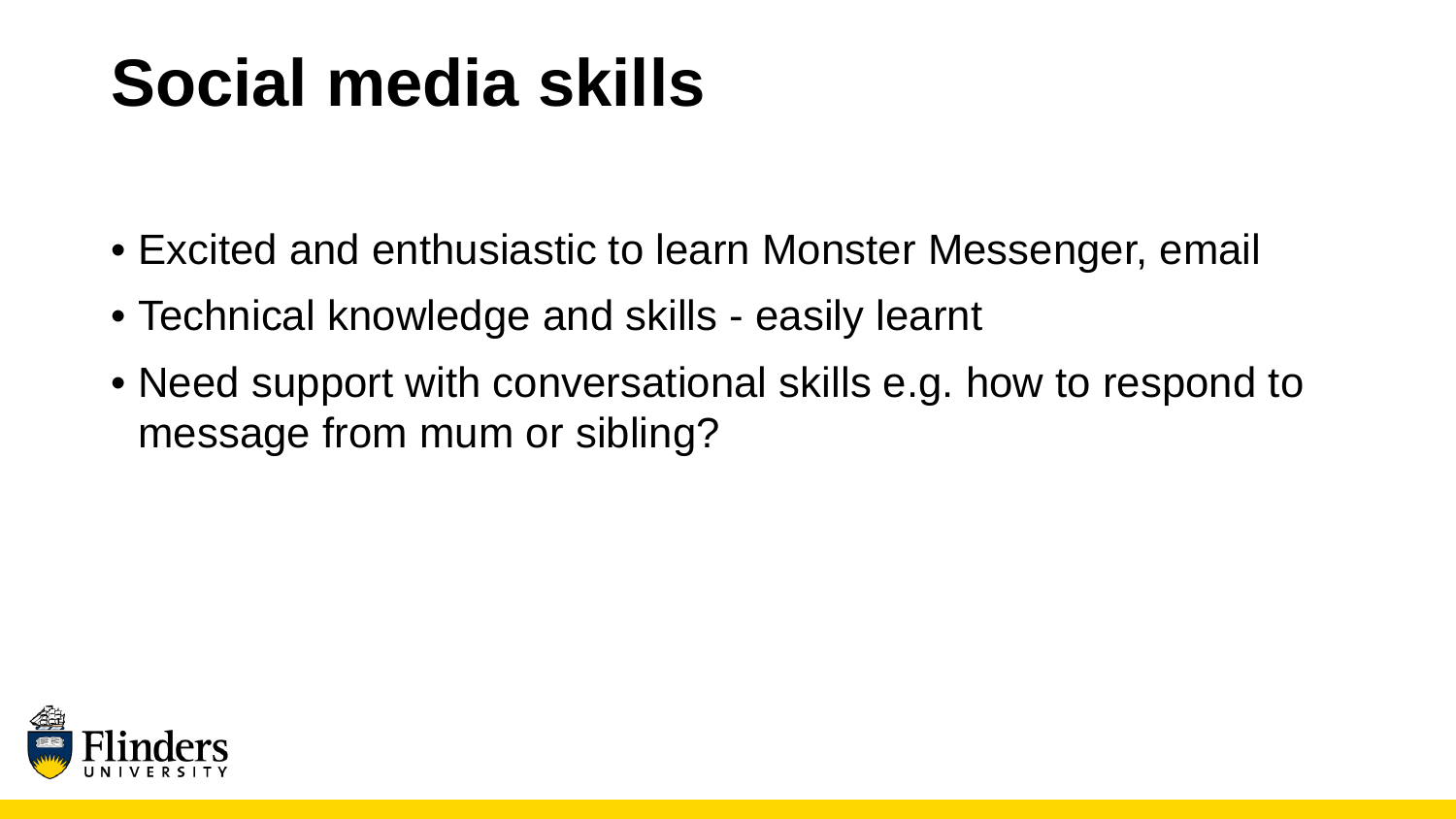# **Disability Awareness Sessions**

*Attitudes Towards Disability Questionnaire*

- Completed by students without disability first:
	- Connections (if any) with people with a disability
	- frequency of interactions with people with a disability
	- thoughts on having students with special needs in mainstream classes
- Disability Awareness sessions at mainstream school
	- Introduction to different types of disabilities
	- **Simulation**
	- You Tube clips





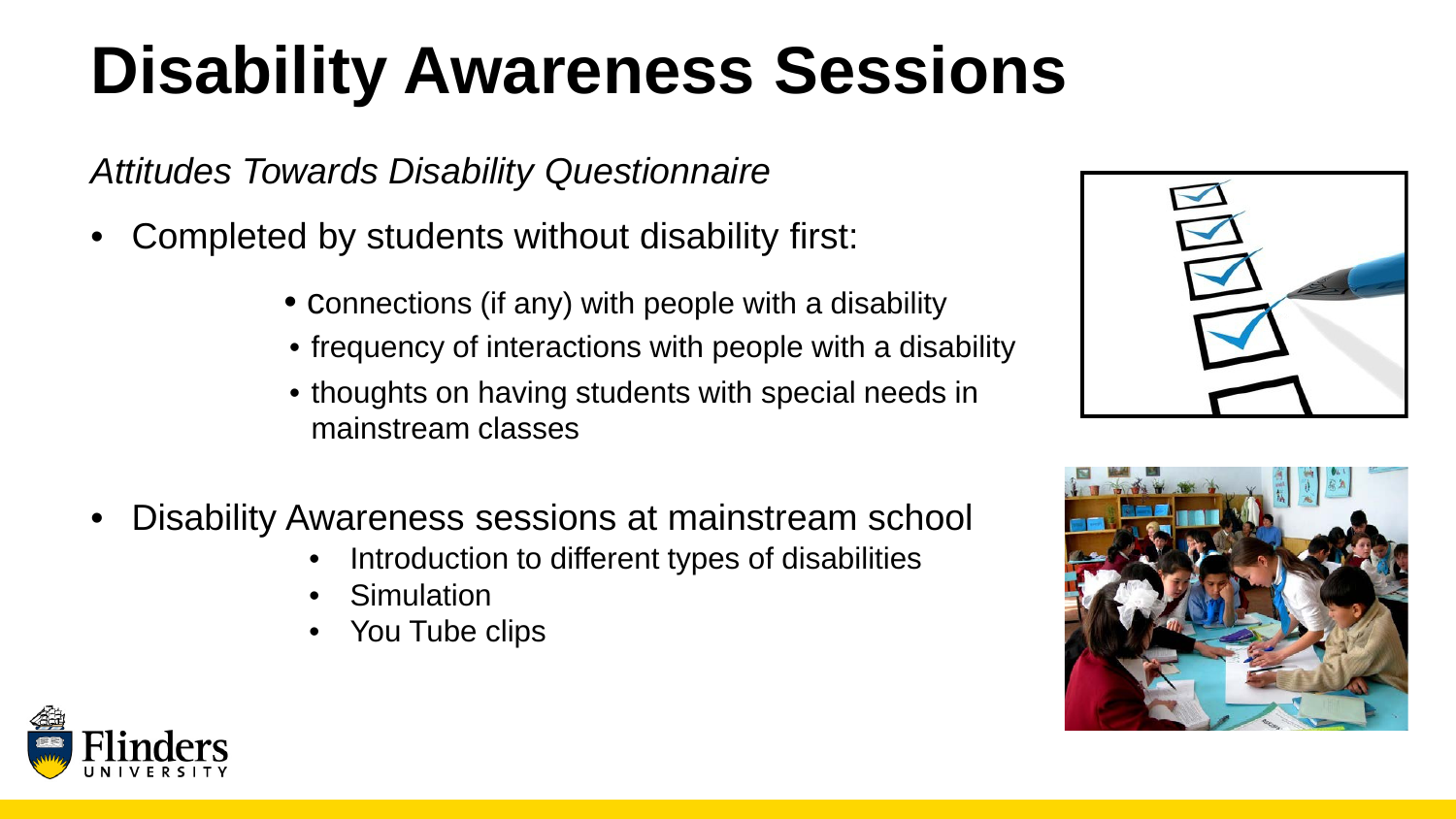# **Inclusive Physical Education**

- 8 sessions 4 completed so far
- Located within the special school (Gym, oval and playground)
- 
- Structured small and large group activities; stations (e.g. bowling, cricket)
- Opportunities for students without disabilities to initiate play interactions with students with disabilities

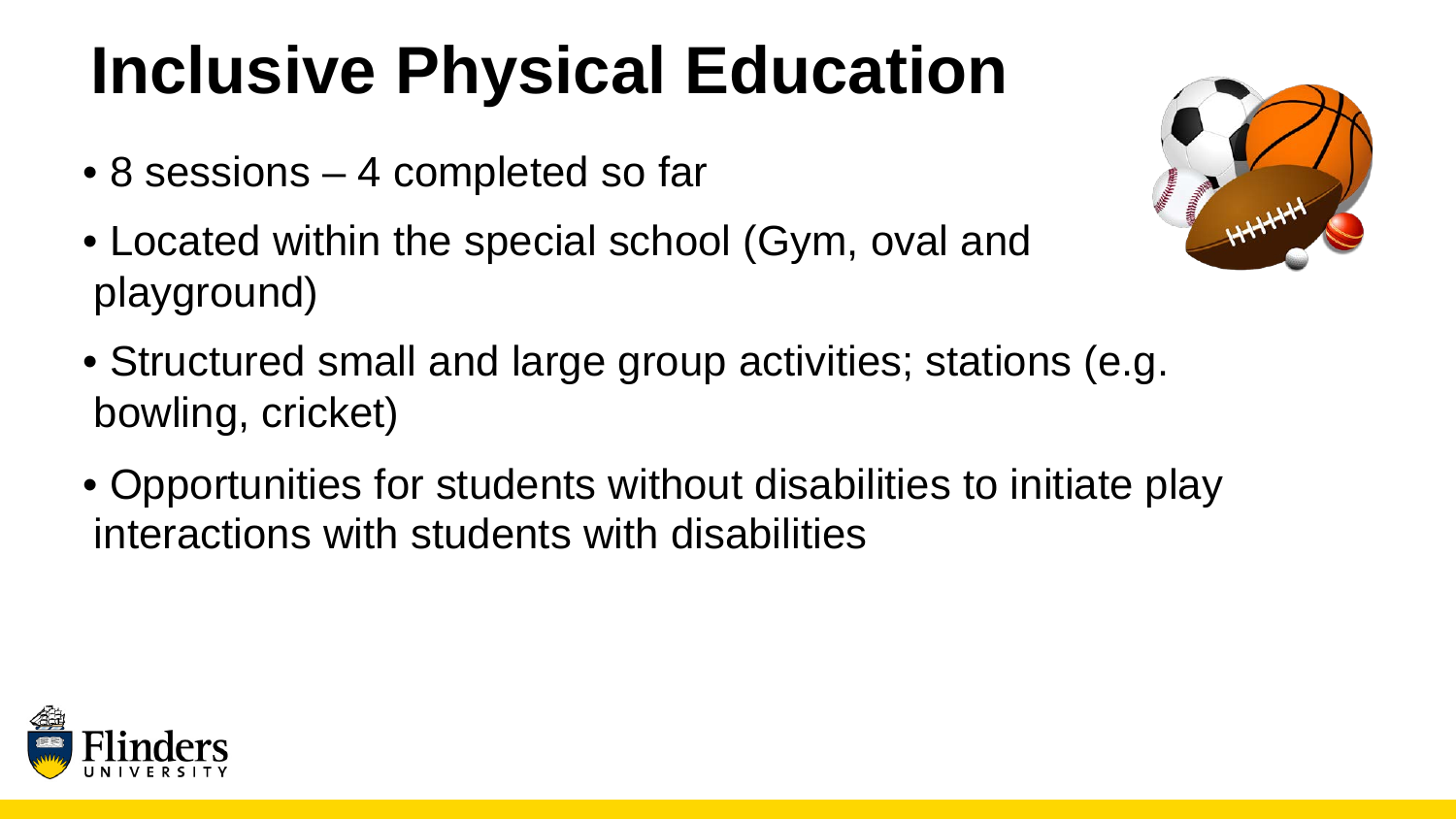## **Outcomes so far …**

- Disability awareness training
- Inclusive PE
	- turn taking
	- encouragement
	- teaching & instruction
	- inviting to join in
- Supportive schools teachers and **Principals**

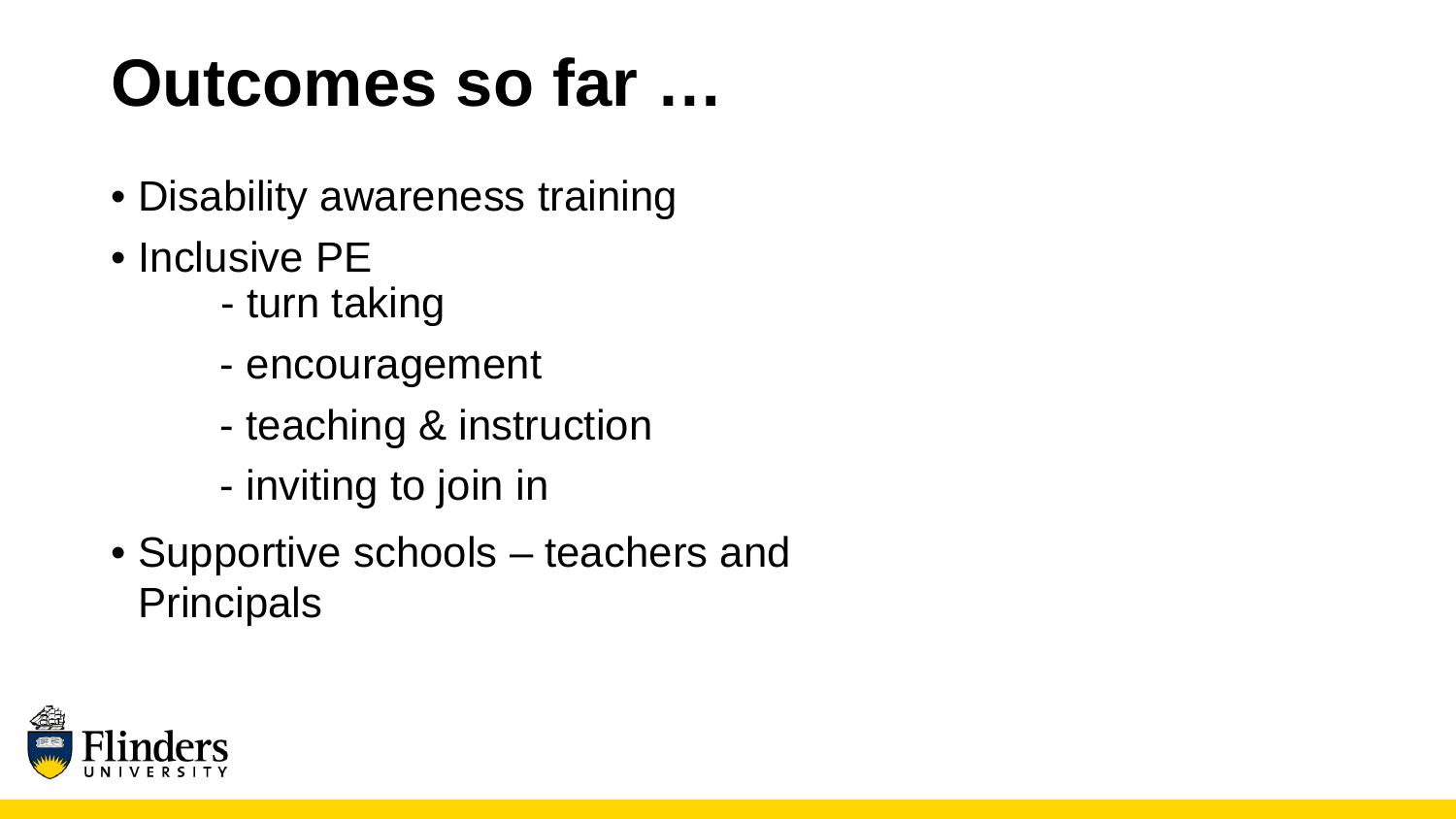# **Some Challenges**

- Recruitment
- Internet use restrictions at school
- Use of personal devices for social media use
- Monster Messenger App no longer available